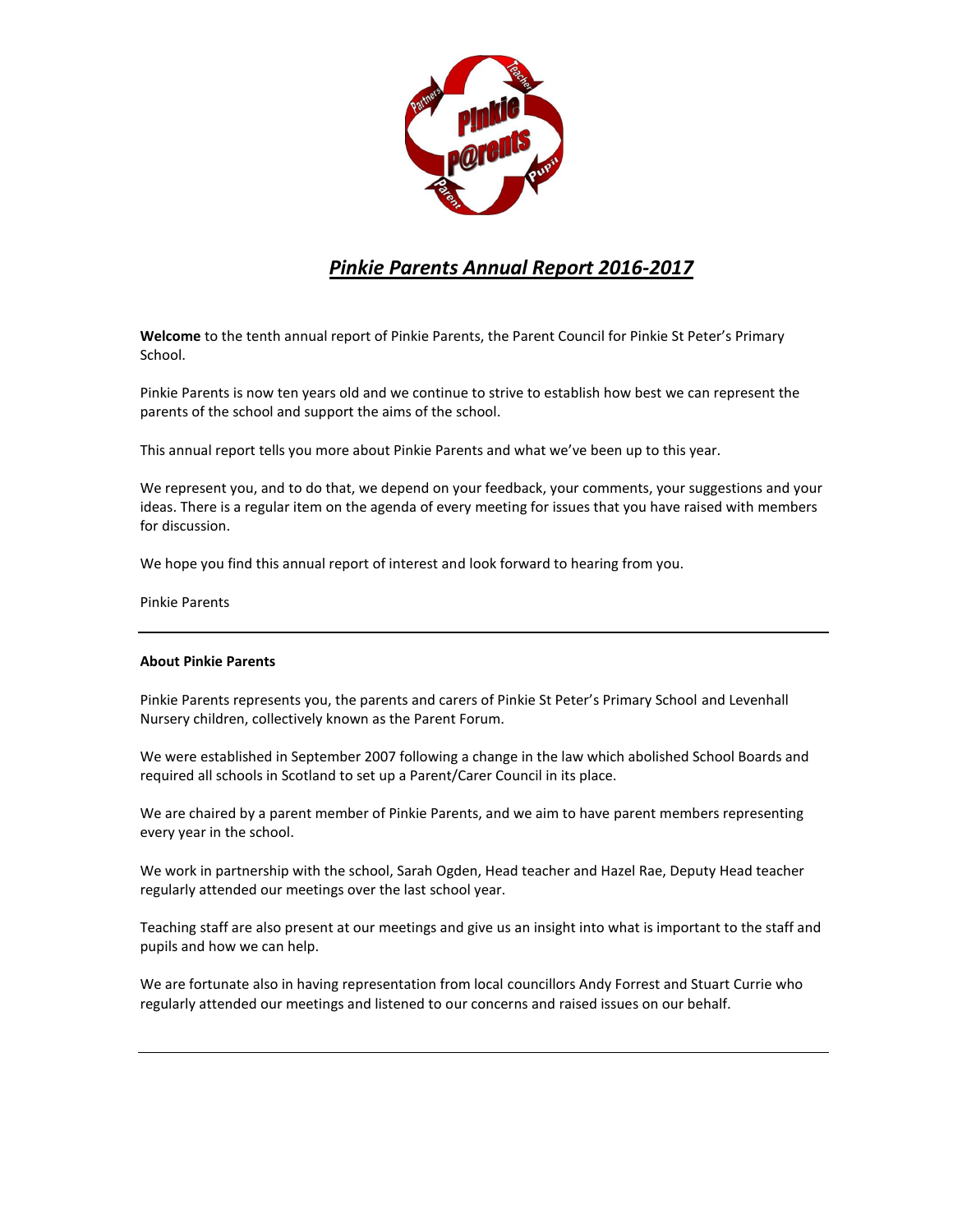

## **Our objectives**

One of our main aims is to identify and represent the views of parents and carers on the education provided by the school and other matters affecting the welfare of all pupils.

Other aims and objectives as stated in our constitution are as follows:

- To work in partnership with the school
- To promote partnership between the school, pupils, all parents of the wider community
- Develop and engage in activities which support the education of and welfare of the pupils
- To promote and encourage the participation of parents in these activities
- To participate in the appointment procedures for Head Teacher and Depute Head Teacher appointments

#### **Review of the year**

Our main achievements this year include:

- Discussing issues of importance to the school including the Curriculum for Excellence, Budgets and school extension, school improvement plan
- Involvement in the consultation process for a proposed new second secondary school in Musselburgh
- Providing parent involvement on a range of activities at school events.
- Fundraising for the school
- Continued working with the school management team to develop and maintain communication links with parents and carers focusing on the school website and the use of a Facebook group page and twitter feed.
- Continuing to work with organisers of the Edinburgh Marathon to fundraise at this event and publicise Pinkie Parents. The annual donation from Edinburgh Marathon will continue while the event finishes in Pinkie Playing fields.

#### **Fundraising Group**

Fundraising Group continue to meet and work with the school team to progress opportunities to raise funds to be used to benefit the school and its pupils

The core fundraising activity for the year 2016/17 was as follows;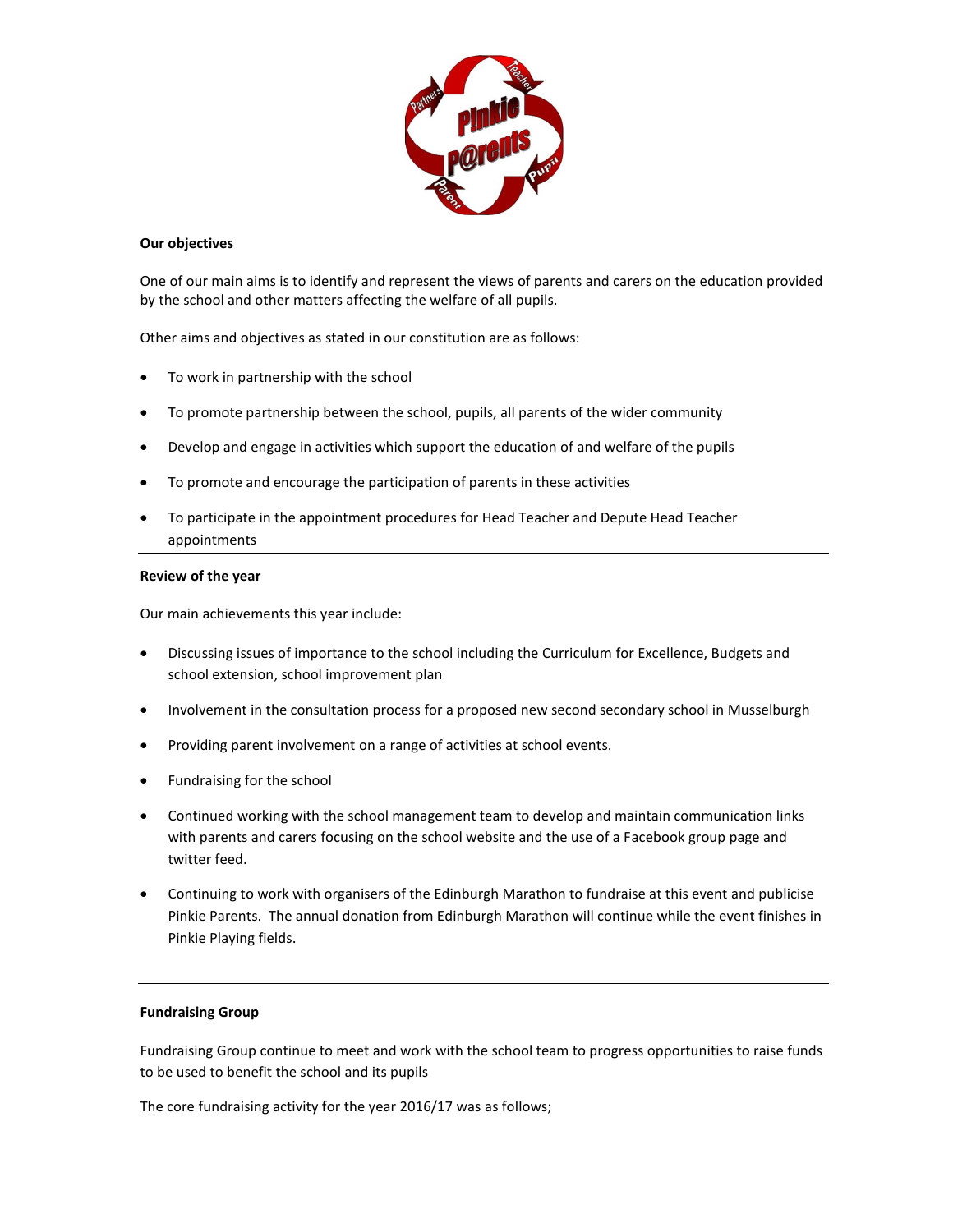

- **Fancy Dress Disco in November 2016**
- Christmas Card Designed by Pupils and sold to parents/carers
- Edinburgh Marathon stall selling goodies to participants and spectators in May 2017
- School Fair held in June 20167
- Pinkie fundraising secured money from the Musselburgh Common Good Fund to develop the Science Lab for the school

Funds continue to support Benmore, P7 yearbook and Christmas Parties.

At our last meeting in August it was agreed that a plan would be produced on how the funds are to be spent this will be agreed at our next Pinkie Parents meeting and published on our Facebook page

#### **How can you get involved?**

Here are some ideas:

- Volunteer to become a member of Pinkie Parents;
- Volunteer to become a member of the Fundraising Group;
- Attend one of our meetings (they are open to all, not just members);
- Get in touch with your class rep, and give us your suggestions or views about the school and how parents can get involved;
- Fill in any questionnaires or surveys that we issue to obtain your views.

#### **Membership of Pinkie Parents**

Our constitution allows for office bearers to stay on for two years, with representatives being reviewed annually. Full details of reps for each class can be found on the school notice board and/or school website.

## **AGM**

Our AGM takes place annually in October and everyone is welcome to attend. We use the AGM to review our achievements and discuss our priorities for the years ahead.

The AGM took place on 3 October 2016 at 7.00pm at the School.

The elected office bearers for the 2016-2017 school sessions are: